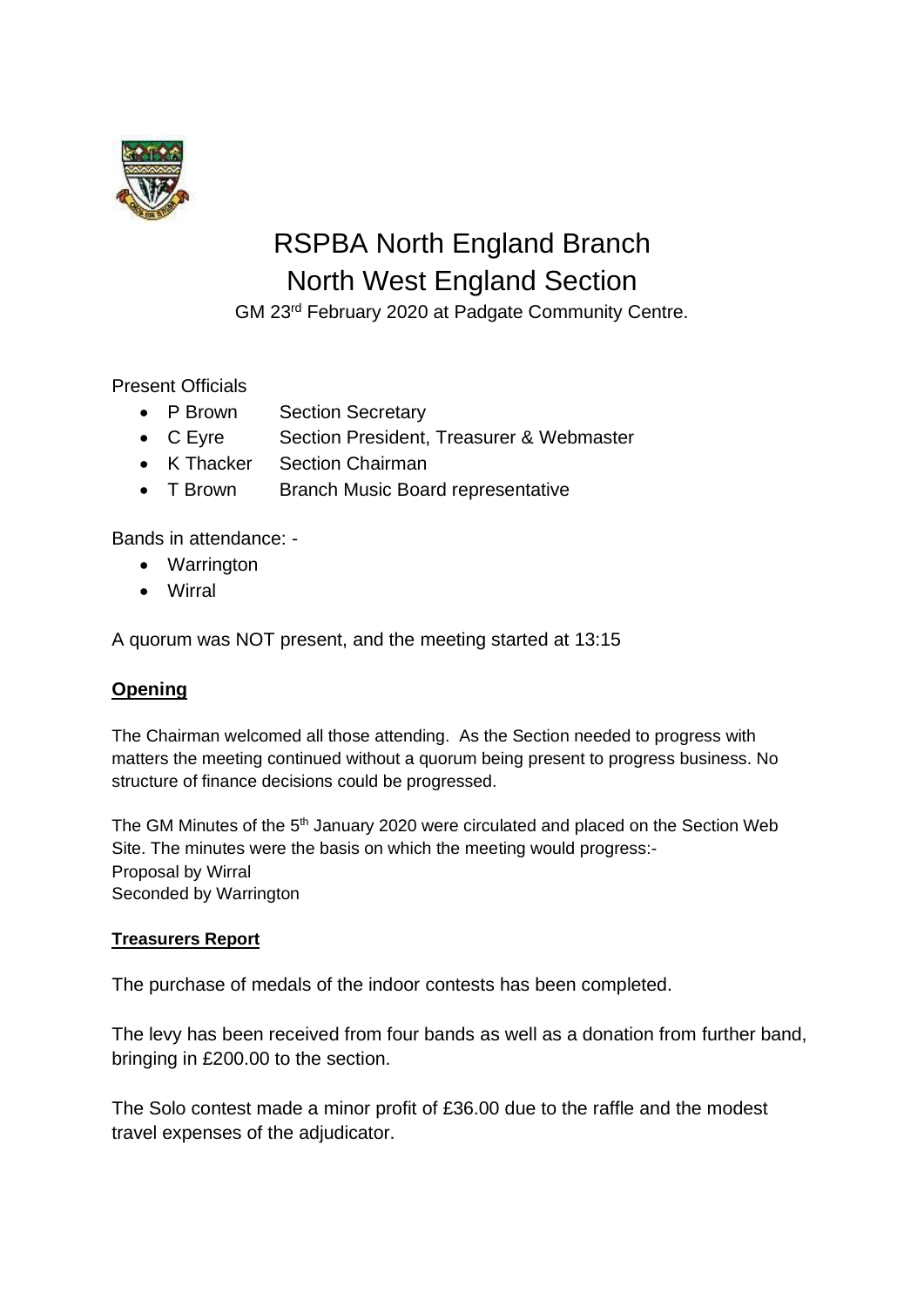#### **Music Board Report**

The next MB meeting is scheduled for the 4<sup>th</sup> April 2020.

The MB members have been asked to continue to promote the Historical Society if anyone has information of interest or would like to be involved please let Theresa know.

The request from the MB that the MB Convenor and the sub-group Standards Convenor should be a Director has been supported by the BoD.

The MB agreed unanimously the International Juvenile Tenor competition should award prizes to 6 places.

The summer school will commence the 4th August with a theme of "Back Home"

Presentation from the College Principal of Musicianship (Tom Brown) on some thoughts on competitions is attached as a separate .pdf and Powerpoint. Members of the MB are to discuss further and seek views from within Branches and Bands, this may result in format changes if suggestions are taken further. Please pass your comments to Theresa.

PDQB exams in drumming have changed, if interested please check the PDQB Web site.

Grade Re-alignment Project was stood down.

World Solo Drumming Championship Review is ongoing, no changes to report.

Tunes Group work is always in progress, tunes and their scores are added as requested when approved by the group.

The Standards Group discussed and approved Grading decisions, the decisions were ratified by the two BoD representatives present.

The 2016 Terms Of Reference for the Standards Group is to be updated. There is ongoing confusion over the group's name. It has been suggested that it should be the "Standards & Grading Group."

- between September and January the MB would deal with issues when and as they occurred to speed up the process.
- that the Standards & Gradings Group would deal with all grading decisions between now and September 2020.

The draft Competition Format document is to be updated following the investigation and resolution of two queries for the next MB meeting. This will be then accepted as a baseline document against which changes can be proposed.

The MB is to produce a TOR for a Competition Format Group {for approval by the BoD}, the aim of which is to maintain the newly baselined Competition Format document, look at any proposals for change and work with other standing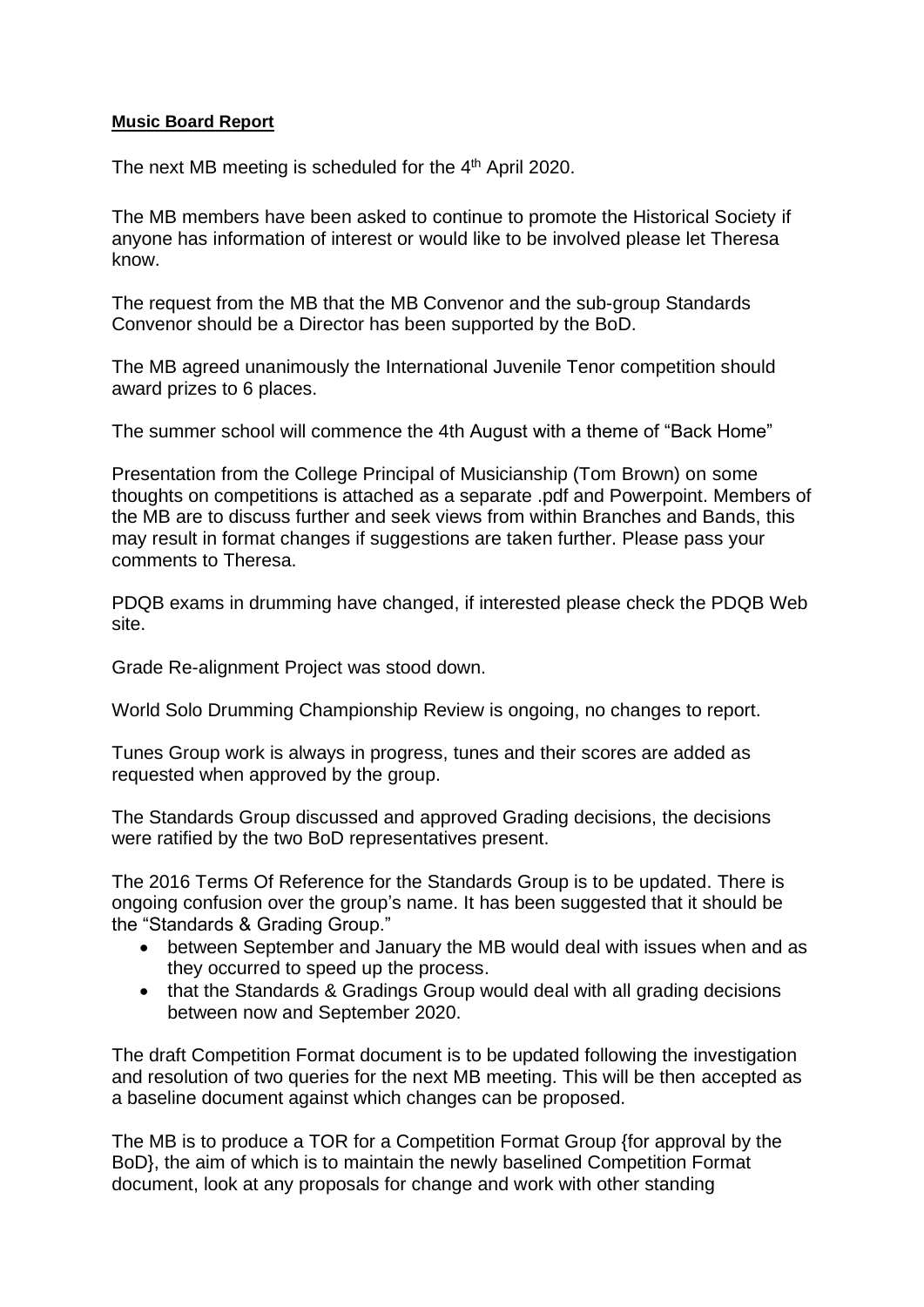committees (APMB, SOSC etc) prior to seeking approval from the member Bands for implementation.

## **Directors Report**

The association has moved back into 45 Washington Street. Meetings of the Directors and Sub-Committees are now using these facilities.

Time has been taken to respond to OSCR (Charities commission for Scotland) in response to their requests and the recent press articles. Our response regarding Transparency will be to our members at the AGM in March.

The refurbishment has been covered in minutes of BoD meetings and is cascaded to the membership via Branch Meetings and then the Band officials cascading to the Band Members (structure as per the Articles of Association).

It would have been wrong to respond to the press article(s) ahead of a response to the Members.

The fund for the refurbishment has been reported in the accounts presented at the annual AGM. The proposed refurbishment plans were presented in 2018 to the Members attending the AGM and matters to progress were hastened by the fire and our obligation to maintain the premises.

2020 is the 90<sup>th</sup> Anniversary of the Association, as yet no commemorative initiatives have been tabled.

The Registration Group would be re-established after the association AGM.

A letter of thanks to be sent to Mick O'Neill for his work while being a member of the Music Board.

Only changes agreed at the December BoD meeting that required no amendment would be presented to the membership at this year's AGM.

Due to complaints, as a prior competition season request, bands are reminded that there should be no alcohol on the march past.

It was confirmed that changes to competition format must be notified by the Worlds for implementation the following season.

Summer School fees agreed at £150 for 2020.

Look for feedback from the branches regarding the closeness of the dates for the Major championships.

Considered if a review of the Complaints Procedure is required.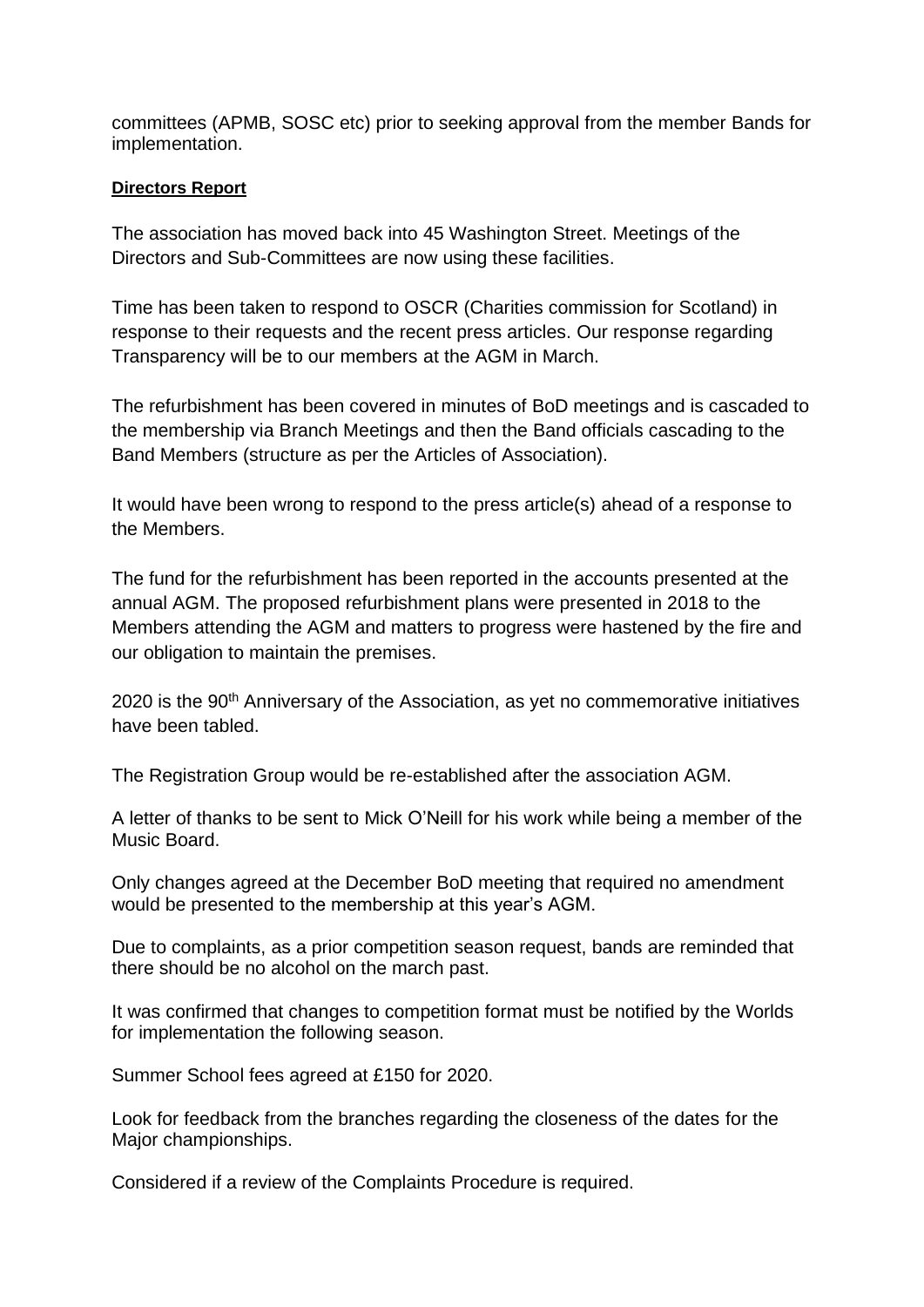## **2020 Playing Requirements**

| Contest<br>Date                                         | Closing<br>Date / Draw                  | <b>Contest Info</b><br><b>Bus Forms</b> | Grade<br>1                                                   | Grade<br>$\overline{ }$                                 | Grade<br>з                                                   | Grade<br>Juv                   | Grade<br>Nov A /<br>4A                                                                                                                                                                                                                                                            | Grade<br>Nov $B/$<br>4B                                                                                                |
|---------------------------------------------------------|-----------------------------------------|-----------------------------------------|--------------------------------------------------------------|---------------------------------------------------------|--------------------------------------------------------------|--------------------------------|-----------------------------------------------------------------------------------------------------------------------------------------------------------------------------------------------------------------------------------------------------------------------------------|------------------------------------------------------------------------------------------------------------------------|
| 23 May<br><b>British</b><br>Championships<br>Paisley    | <b>TBC</b><br>Draw: 11:00<br><b>TBC</b> | Awaiting<br>Contest<br>Information      | Medley<br>(5-7 mins)<br>(Submit 2)                           | <b>MSR</b><br>(Submit 2)                                | Medley<br>$(3-5 \text{ mins})$                               | <b>MSR</b>                     | Prescribed<br>MSR:<br>1x4-parted<br>March<br>or<br>2x2-parted<br>Marches<br>1x4-parted<br>Strathspey<br>$2x2 -$<br>0F.<br>parted<br>Strathspey<br>1x4-parted<br>Reel<br>orl<br>$2x2$ -parted of<br>reel<br>All tunes to<br>from<br>be.<br>RSPBA list<br>of<br>prescribed<br>tunes | Prescribed<br>Marches:<br>4x2-parted<br>Marches<br>All tunes to<br>from<br>lbе<br>RSPBA list<br>lprescribed<br>ltunes. |
| 13 June<br>United Kingdom<br>Championships<br>Lurgan    | <b>TBC</b><br>Draw: 11:00<br><b>TBC</b> | Awaiting<br>Contest<br>Information      | <b>MSR</b><br>(Submit 2)                                     | Medley<br>$(4-6 \text{ mins})$                          | <b>MSR</b>                                                   | Medlev<br>$(3-5 \text{ mins})$ |                                                                                                                                                                                                                                                                                   |                                                                                                                        |
| 27 June<br>European<br>Championships<br>Inverness       | <b>TBC</b><br>Draw: 11:00<br><b>TBC</b> | Awaiting<br>Contest<br>Information      | Medley<br>$(5-7 \text{ mins})$<br>(Submit 2)                 | MSR<br>(Submit 2)                                       | Medley<br>$(3-5 \text{ mins})$                               | <b>MSR</b>                     |                                                                                                                                                                                                                                                                                   |                                                                                                                        |
| 25 July<br>Scottish<br>Championships<br>Dumbarton       | TBC.<br>Draw: 11:00<br><b>TBC</b>       | Awaiting<br>Contest<br>Information      | <b>MSR</b><br>(Submit 2)                                     | Medley<br>(4-6 mins)                                    | <b>MSR</b>                                                   | Medley<br>$(3-5 \text{ mins})$ |                                                                                                                                                                                                                                                                                   |                                                                                                                        |
| 14 and 15th August<br>World<br>Championships<br>Glasgow | <b>TBC</b><br>Draw: 11:00<br><b>TBC</b> | Awaiting<br>Contest<br>Information      | <b>MSR</b><br>(Submit 2)<br>Medley<br>(5-7 mins<br>Submit 2) | Medley<br>$(4-6$ mins)<br>Submit 1<br>MSR<br>(Submit 2) | <b>MSR</b><br>(Submit 1)<br>Medley<br>(3-5 mins<br>Submit 1) | Medlev<br>$(3-5 \text{ mins})$ |                                                                                                                                                                                                                                                                                   |                                                                                                                        |

#### **2020 NEW Section Competitions / workshops.**

The events are open to all branches, to increase the viability of the events and vary the competition. Within each section of the open competition confined section results will also be announced. The entry forms are available on our website.

Venues continue to be sought, St Josephs, Birkenhead has been booked and will be the assumed venue unless an alternative is agreed.

The dates are:

- Saturday 15th February 2020: Solo Piping. **COMPLETED**
- Saturday 7th<sup>th</sup> March 2020: Trio Piping.
- Saturday 25<sup>th</sup> April 2020: Solo Drumming, Drum Salute, Quartet Piping and Mini Bands

The section wishes to record it thanks to Alvis Kerr adjudicating the Solo Piping contest.

Cameron Edgar who is adjudicating the Trio Piping has requested an early start to the competition, as soon as possible after 10am.

For context from the Jan Section minutes *"It was agreed the competition secretary would poll the section bands to see what format they would support. The Section*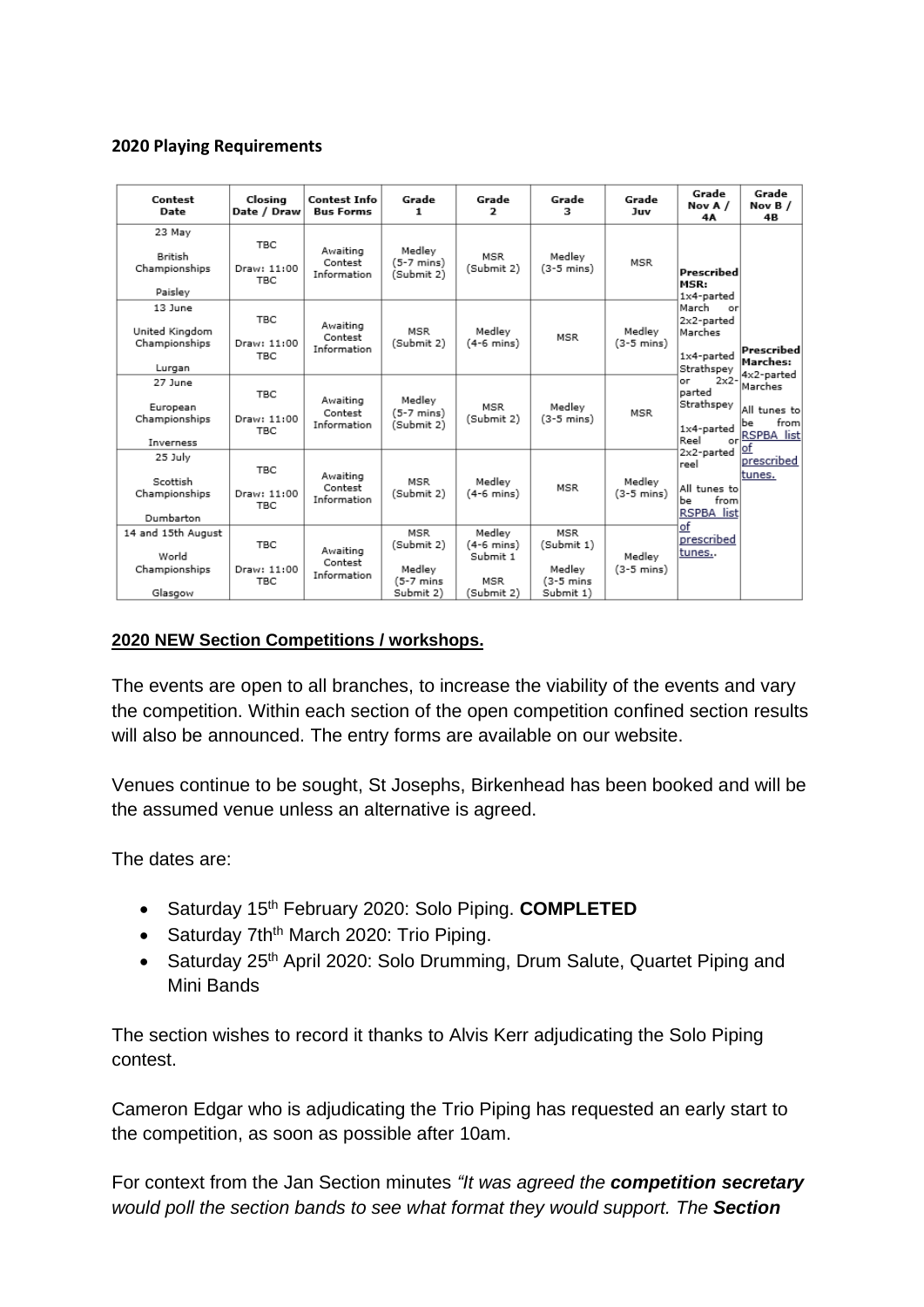*Secretary would also contact the other Branches / Sections to see if they hold an Open Full Band Indoor Contest which our bands could attend."*

The Secretary contacted other branches with regards to full indoor contest on  $3<sup>rd</sup>$ Feb. Dundee Perth and Angus (DP&A) and Dumfries and Galloway (D&G) hold Full Band Indoor contest, there could be others as final decisions have yet to be made (Lothian & Borders, Midlands).All dates TBD.

They manage this by having all their events on a single day in a central premise (coming with a high cost). At previous meetings we have had feedback that bands don't want two events on the same weekend, drummers can't get pipers if there is a piping event; some bands not in a position to compete in mini bands due to lack of drummers; some bands not able to participate in a full band contest. Don't want to travel that far.

We have only just formed the North England Branch, cannot quickly find a central venue that would allow bands to travel from NE and NW to take part as a combined offering. We should note that our event is open to all Bands and we get few outside of area bands travelling to take part. This will be progressed with the Branch Director but the timeline is too tight for this year's April event.

Based on feedback from the section Bands and entries received it was agreed the Trio Piping will go ahead as planned on March 7th but there is a major doubt about the viability of the Quartets / Minibands / Solo Drumming events scheduled for Saturday April 25th.

It was agreed there was a need for a Section meeting to be held at St Joseph's School, Birkenhead, immediately after the Trio Piping competition. It is at this meeting that we will decide whether or not to go ahead with the competitions on April 15th.

This is to ensure by the time of this meeting there is a firm idea of the entries to expect. So far we have received entries from one band in Quartets and Minibands and a fair idea of what one other band will put forward. This, at the moment, is not enough.

The costs of the event over the last 5 years will be collated for the financial viability to be considered, as well as looking into the entries needed such as a minimum of four bands / and six entries per grade to allow for the adjudicators to have some variation.

If you want our local contests to survive, please let the Competition Secretary know before March 7th if your band is intending to take part.

In the meantime, tentative contact will be made by the Competition Secretary with adjudicators to see if they will adjudicate our April event.